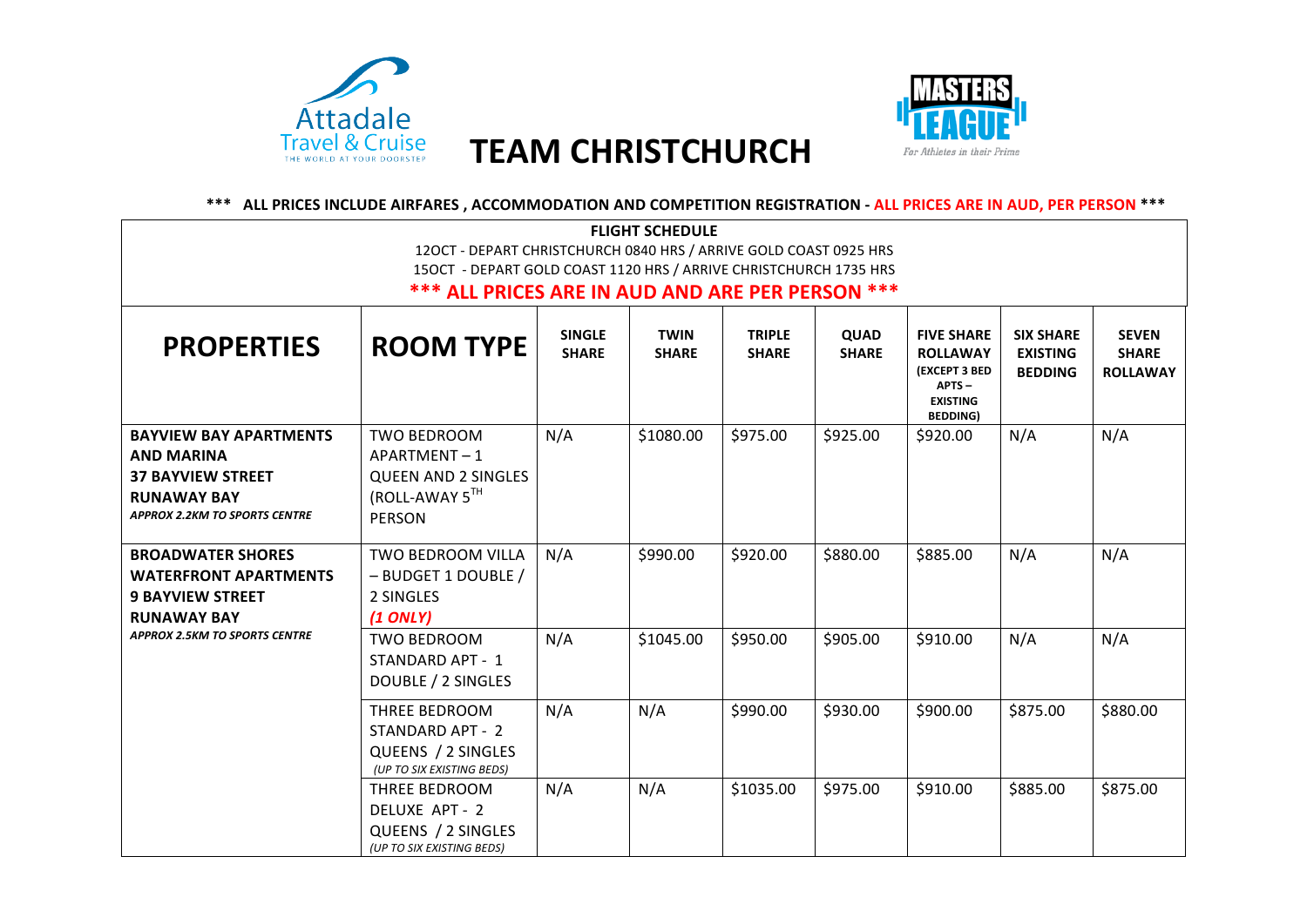| <b>PROPERTIES</b>                                                                                         | <b>ROOM TYPE</b>                                                                                                                                  | <b>SINGLE</b><br><b>SHARE</b> | <b>TWIN</b><br><b>SHARE</b> | <b>TRIPLE</b><br><b>SHARE</b> | QUAD<br><b>SHARE</b> | <b>FIVE SHARE</b><br><b>ROLLAWAY</b><br><b>(EXCEPT TWO</b><br><b>BED WITH 2</b><br>QUEENS / 2<br>SINGLES-<br><b>EXISTING</b><br><b>BEDDING)</b> | <b>SIX SHARE</b><br><b>EXISTING</b><br><b>BEDDING</b> | <b>SEVEN</b><br><b>SHARE</b><br><b>ROLLAWAY</b> |
|-----------------------------------------------------------------------------------------------------------|---------------------------------------------------------------------------------------------------------------------------------------------------|-------------------------------|-----------------------------|-------------------------------|----------------------|-------------------------------------------------------------------------------------------------------------------------------------------------|-------------------------------------------------------|-------------------------------------------------|
| <b>GRAND APARTMENTS</b><br>352/360 MARINE PARADE<br><b>LABRADOR</b><br><b>APPROX 5KM TO SPORTS CENTRE</b> | ONE BED CITY VIEW -<br>1 QUEEN (EXISTING<br><b>BEDDING FOR TWIN SHARE)</b>                                                                        | \$1335.00                     | \$1050.00                   | N/A                           | N/A                  | N/A                                                                                                                                             | N/A                                                   | N/A                                             |
|                                                                                                           | ONE BED WATER VIEW<br>- 1 QUEEN(EXISTING<br>BEDDING FOR TWIN SHARE)                                                                               | \$1365.00                     | \$1075.00                   | N/A                           | N/A                  | N/A                                                                                                                                             | N/A                                                   | N/A                                             |
|                                                                                                           | TWO BED CITY VIEW<br>1 QUEEN / 2 SINGLES                                                                                                          | N/A                           | \$1075.00                   | \$970.00                      | \$920.00             | \$915.00                                                                                                                                        | N/A                                                   | N/A                                             |
|                                                                                                           | <b>TWO BED WATER</b><br>VIEW - 2 QUEENS<br>$(1$ ONLY)                                                                                             | N/A                           | \$1110.00                   | \$995.00                      | \$940.00             | \$940.00                                                                                                                                        | N/A                                                   | N/A                                             |
|                                                                                                           | <b>TWO BED WATER</b><br>$V$ IEW - 1 QUEEN / 2<br><b>SINGLES</b>                                                                                   | N/A                           | \$1095.00                   | \$985.00                      | \$930.00             | \$925.00                                                                                                                                        | N/A                                                   | N/A                                             |
|                                                                                                           | <b>TWO BED SUPERIOR</b><br>WATER VIEW $-1$<br>QUEEN / 2 SINGLES                                                                                   | N/A                           | \$1140.00                   | \$1015.00                     | \$955.00             | \$945.00                                                                                                                                        | N/A                                                   | N/A                                             |
|                                                                                                           | TWO BEDROOM<br><b>SUPERIOR WATER</b><br>$V$ IEW - 2 QUEENS / 2<br>SINGLES (1Q AND 1S IN<br><b>EACH ROOM - EXISTING</b><br>BEDDING UP TO 6 PEOPLE) | N/A                           | N/A                         | N/A                           | \$955.00             | \$945.00                                                                                                                                        | \$935.00                                              | N/A                                             |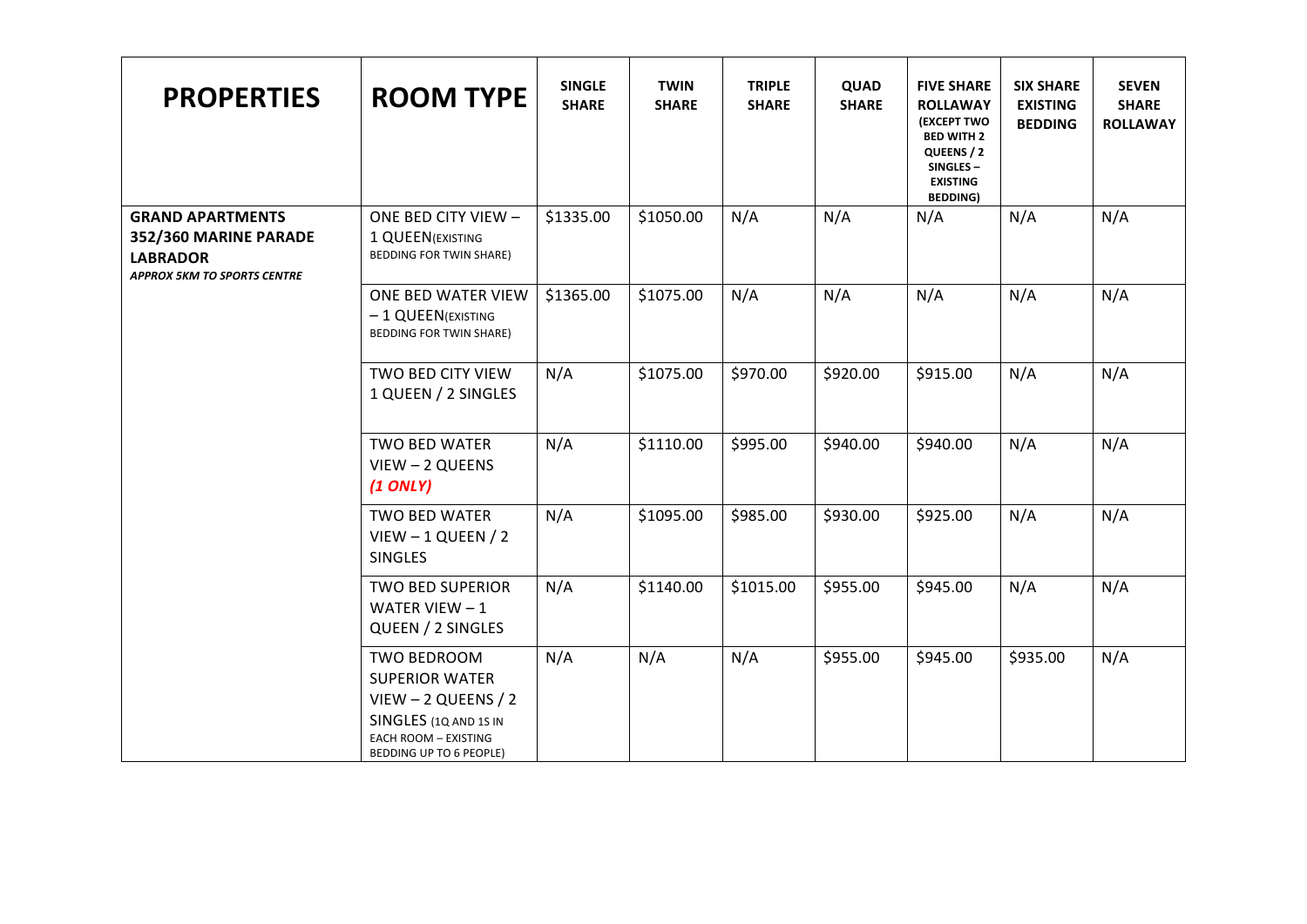| <b>PROPERTIES</b>                                                                                                  | <b>ROOM TYPE</b>                                                                                    | <b>SINGLE</b><br><b>SHARE</b> | <b>TWIN</b><br><b>SHARE</b> | <b>TRIPLE</b><br><b>SHARE</b> | <b>QUAD</b><br><b>SHARE</b> | <b>FIVE SHARE</b><br><b>ROLLAWAY</b><br>(EXCEPT 2 BED<br><b>FAMILY UNIT)</b> | <b>SIX SHARE</b><br><b>EXISTING</b><br><b>BEDDING</b> | <b>SEVEN</b><br><b>SHARE</b><br><b>ROLLAWAY</b> |
|--------------------------------------------------------------------------------------------------------------------|-----------------------------------------------------------------------------------------------------|-------------------------------|-----------------------------|-------------------------------|-----------------------------|------------------------------------------------------------------------------|-------------------------------------------------------|-------------------------------------------------|
| <b>RUNAWAY BAY MOTOR INN</b><br><b>429 OXLEY DRIVE</b><br><b>RUNAWAY BAY</b><br><b>APPROX 2KM TO SPORTS CENTRE</b> | <b>STANDARD DOUBLE</b><br>UNITS - 1 QUEEN                                                           | \$1290.00                     | \$1030.00                   | N/A                           | N/A                         | N/A                                                                          | N/A                                                   | N/A                                             |
| (ALL ROOMS HAVE BEDDING<br><b>TOGETHER IN ONE ROOM</b><br><b>UNLESS OTHERWISE STATED)</b>                          | KING COURTYARD SPA<br>UNITS - 1 KING                                                                | \$1380.00                     | \$1075.00                   | N/A                           | N/A                         | N/A                                                                          | N/A                                                   | N/A                                             |
|                                                                                                                    | <b>STANDARD FAMILY</b><br>UNIT - 1 QUEEN / 2<br><b>SINGLES</b>                                      | N/A                           | \$1030.00                   | \$965.00                      | \$935.00                    | \$915.00                                                                     | N/A                                                   | N/A                                             |
|                                                                                                                    | <b>FAMILY COURTYARD</b><br>SPA UNIT - 1 QUEEN /<br>2 SINGLES                                        | N/A                           | \$980.00                    | \$995.00                      | \$945.00                    | \$940.00                                                                     | N/A                                                   | N/A                                             |
|                                                                                                                    | <b>EXECUTIVE SUITE</b><br>$-1$ X KING                                                               | \$1575.00                     | \$1170.00                   | N/A                           | N/A                         | N/A                                                                          | N/A                                                   | N/A                                             |
|                                                                                                                    | <b>TWO BEDROOM</b><br><b>FAMILY UNIT-1</b><br>QUEEN / 3 SINGLES<br>(EXISTING BEDDING)<br>$(1$ ONLY) | N/A                           | N/A                         | N/A                           | \$960.00                    | \$950.00                                                                     | N/A                                                   | N/A                                             |